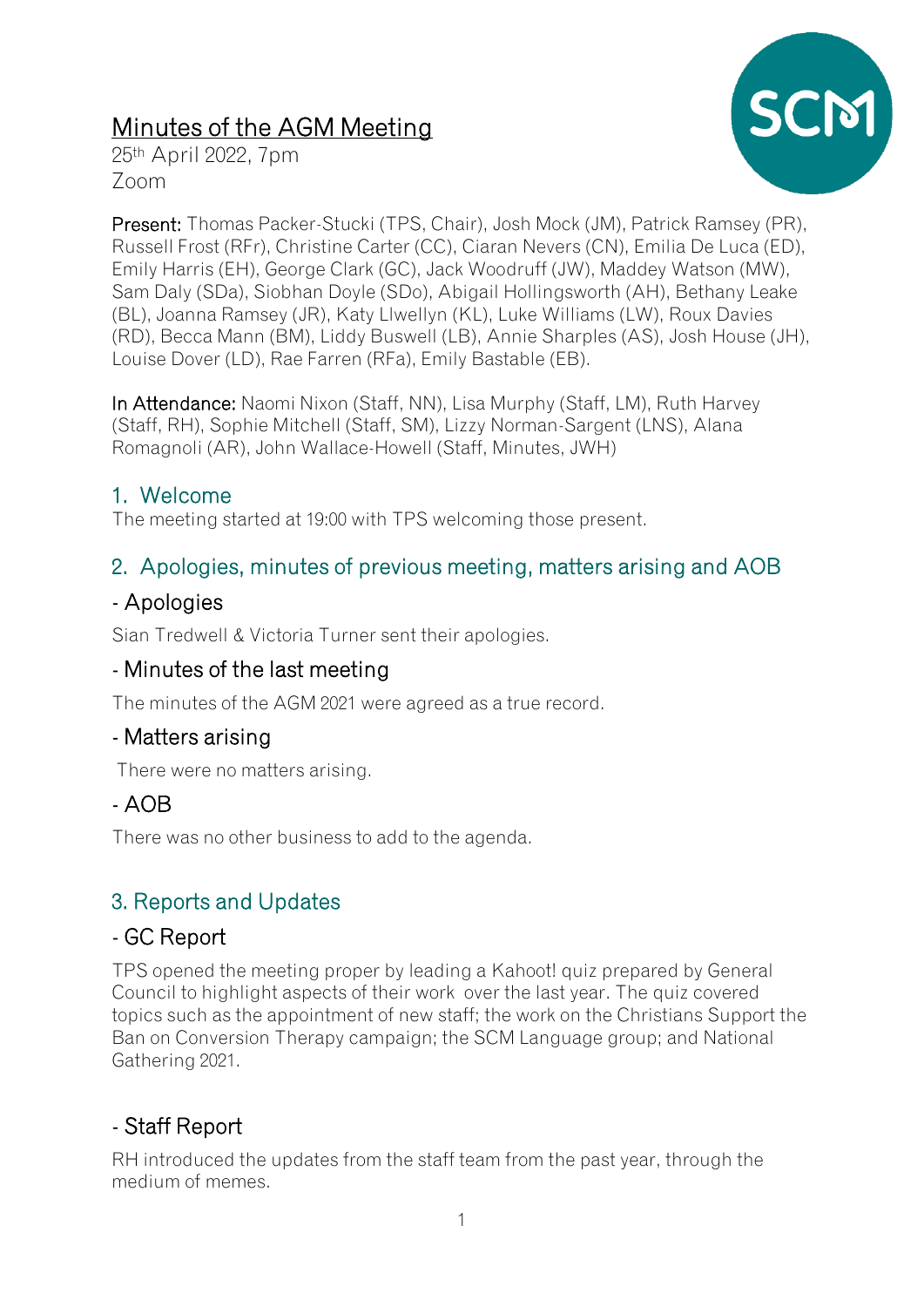LNS gave feedback on the SCM cookbook project that will collect ethical recipes and aims to be published in the summer. As part of this project the Durham JAM SCM Group have done a great cook-a-long which is on SCM's YouTube Channel.

LM gave feedback on the No Faith In War Day in September and SCM's role in that. SCM's Peace Bunting was a powerful focal point for the vigil against the DSEI arms fair.

RH gave feedback on the National Gathering 2021. It was great to meeting in person and there were loads of great speakers. Looking forward to the National Gathering 2022, the theme of which is re-inventing radical.

AR gave feedback on Theology Thursdays and SCM Online, and shared more information on the variety of topics that have been covered. All TTs will be uploaded to YouTube.

SM gave feedback on the staff changes. Due to a mixture of redundancies and staff departing, the staff team has been restructured and is smaller than it was.

JWH gave feedback on the Christians Support the Ban letter. SCM has been collecting signatures from Christians who support banning Conversion Therapy in all forms. This was in support of the Government's initial plan, and as a direct response to a letter opposing a ban on conversion therapy signed by conservative Christian leaders. JWH added that SCM is beyond disappointed by the exclusion of trans people from the government's plan and will continue working on the issue.

NN gave feedback on the work being done on the SCM strategy. There has been work on re-focusing SCM's vision around our priorities and what words we use to describe our work.

#### -Campaigns Update

LNS gave an update on the Campaigns. She talked about her work on the food campaign (cookbook & cook-a-longs) and the exciting new Campaigns and Social Action Group Directory that has launched today. The Directory has lists of organisations that members can volunteer with across lots of different causes. They are listed by social justice issue and by region. If you know of any organisations you would like to add, please contact the office.

LM shared a link to the Directory [\(www.movement.org.uk/resources\)](http://www.movement.org.uk/resources) and encouraged people to access it. She also explained that as our annual surveys are still open we won't be deciding on a new campaigns focus yet. The staff team will engage with the membership about that in once the surveys have closed and invite our members to shape our campaigns focuses. As there won't be a Campaigns Portfolio holder on GC from September with JW's term coming to an end, LM asked for people to contact her if they are interested in taking a lead on SCM's campaigns work.

#### -Presentation of Accounts and Finance Report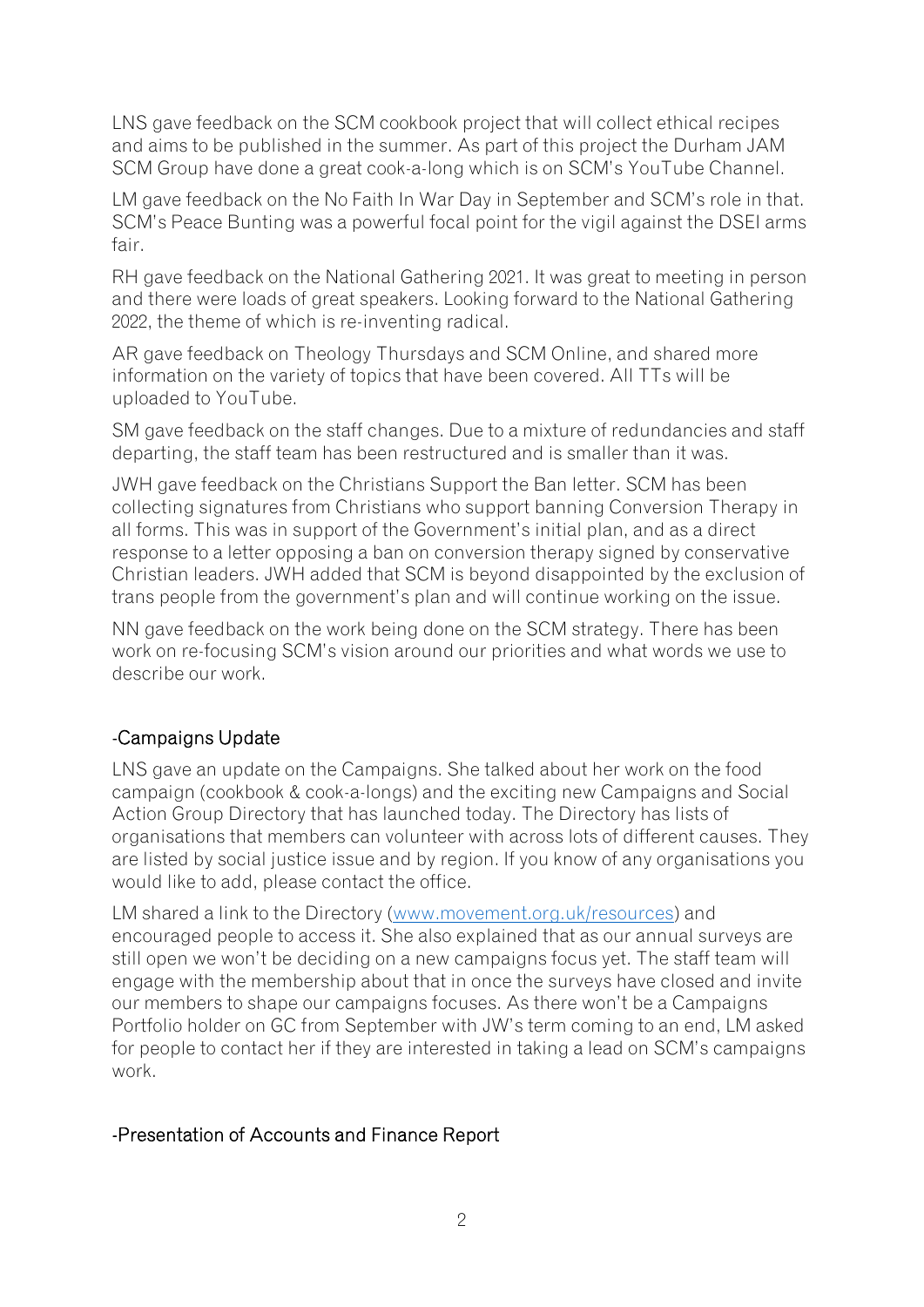LM presented the Accounts and a Finance Report, explaining that in the budget process SCM splits money into different classes or areas of work to help monitor our income and expenditure. LM broke down the income and expenditure from the 2020-2021 year and explained what each area relates to.

Due to having to make some staff redundant and the restructure of the staff team there have been some savings, though SCM is still running at a deficit. Inflation, the terrible war in Ukraine, and Covid recovery mean that our Investment Portfolio has reduced in value, but it is still performing well considering the current economic climate and our advisor is not worried.

LM advised that she can be contacted at [lisa@movement.org.uk](mailto:lisa@movement.org.uk) if anyone has any finance related questions.

#### -Fundraising Update

SM talked about how SCM generates income. Our main sources of income are SCM Friends, Churches, and Trusts/Grants.

SM encouraged people to approach their Churches to ask them to donate to SCM as part of 200x200 campaign. SM also encouraged people to sign up to Give As You Live which is an easy way to raise money as you go about your everyday spending. SM is confident that the deficit will be reduced.

There is more information in the finances report or you can ask a question directly by contacting SM [sophie@movement.org.uk.](mailto:sophie@movement.org.uk)

## 4. Questions from the movement

#### Anon: What have been the highlights of the past year for the staff team?

NN & AR: DSEI arms fair protest was great to be a part of.

RH: National Gathering 2021.

LNS: Workshop in Durham JAM about Faith in Action and their subsequent decision to add a Campaign role to their committee.

SM: Encouraging conversations with SCM Friends about the history of SCM and how long our movement has been going.

JWH: Getting a job after an extended illness and working for an organisation that values its staff.

LM: Staffing changes have been hard with so many people leaving and SCM going through the redundancy process for the first time in her tenure. The new team members joining the team has been great.

#### George Clarke: What percentage increase in income or decrease in expenditure are we aiming for? Can I have some more context?

LM: Members of our Council of Reference and GC are members of our Staffing and Finance Advisory Committee. One member of that committee has done 10-year projections of our finances. The main aim is to reduce our deficit from over £100,000 to a more sustainable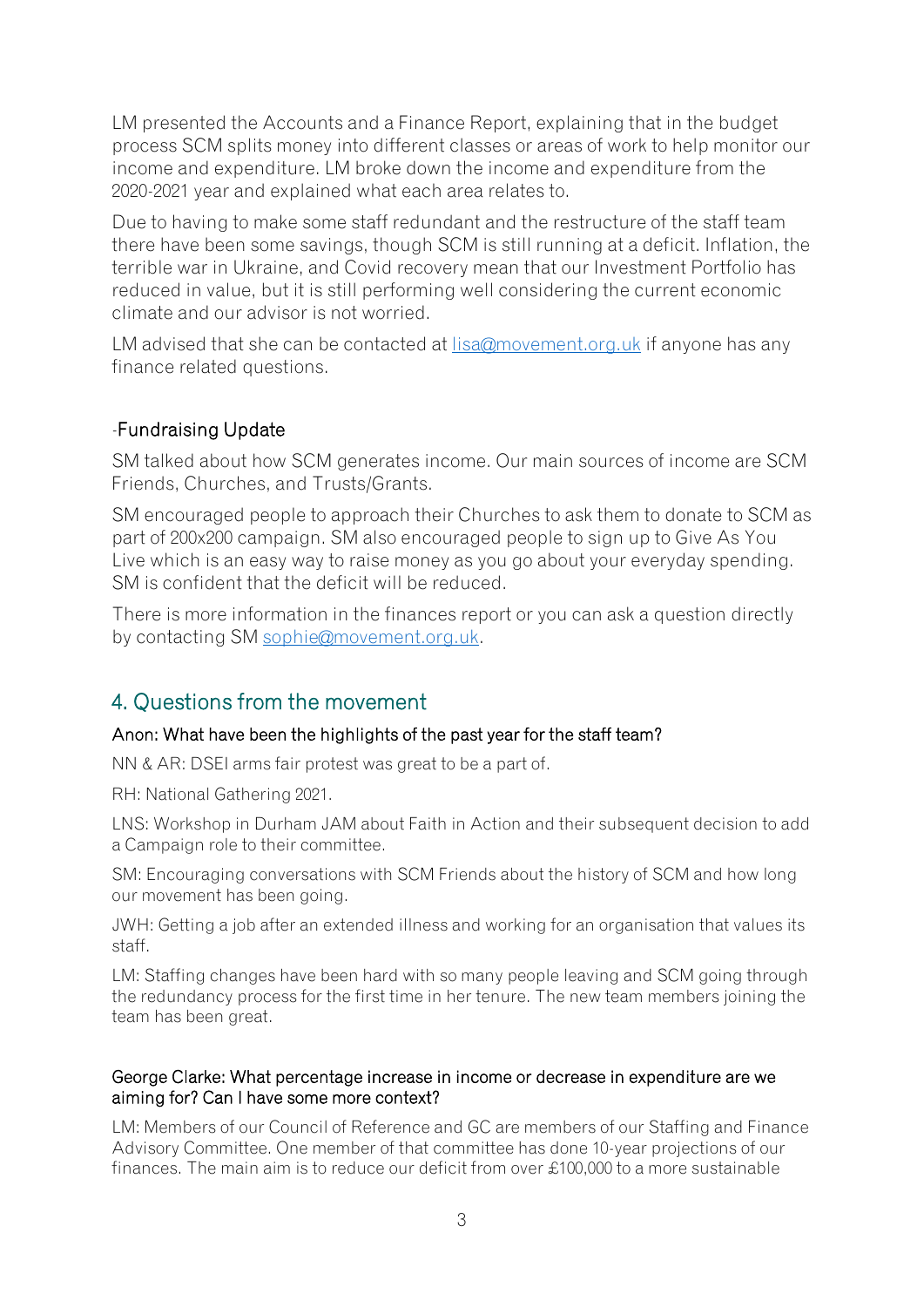£40,000 over the next couple of years. The hope is that in the meantime our fundraising will increase to cover that £40,000 deficit. Our focus is to increase income, rather than just reduce expenditure, so it is less about a percentage change in income or expenditure, but reducing the gap between the two.

NN: The 200x200 Churches campaign should raise £40,000, which would close the deficit. If we can achieve that then we make a big difference in a short amount of time. There are no other national young people focused progressive organisations but there are lots of progressive Churches out there that could donate £200. There is lots of other work going on, but this is one of our focuses.

RF: If you, someone you know, or your Church would like to support SCM then please encourage them to do so! To add some context to our financial picture: about a decade ago our then Trustees decided to ramp up spending and grow the movement. This would run down our reserves but also make us more appealing to grants who only give money to charities without large reserves. The hope was that as we grew income would grow too. This plan has allowed us to expand our work and our current position is in line with that plan, so there is method to the madness (of running down reserves).

## 5. Election of General Council

#### - Trustee Elections

.

In the trustee elections, 25 attendees were eligible to vote and 24 votes were returned. Candidates required 4 votes to be elected.

In the first round of counting:

Emilia De Luca received 12 votes and was elected.

Russell Frost received 7 votes and was elected.

Joanna Ramsey received 3 votes.

Siobhan Doyle received 2 votes.

Re-open Nominations received 0 votes and was eliminated.

Ballots were then transferred and second preference votes counted. After the second round of counting:

Joanna Ramsey had received a total of 11 votes and was elected.

Siobhan Doyle had received a total of 6 votes and was elected.

#### - Portfolio Elections

In the portfolio elections, 25 attendees were eligible to vote and 25 votes were returned. Candidates required votes to be elected.

#### Siobhan Doyle Access and Inclusion Portfolio Holder